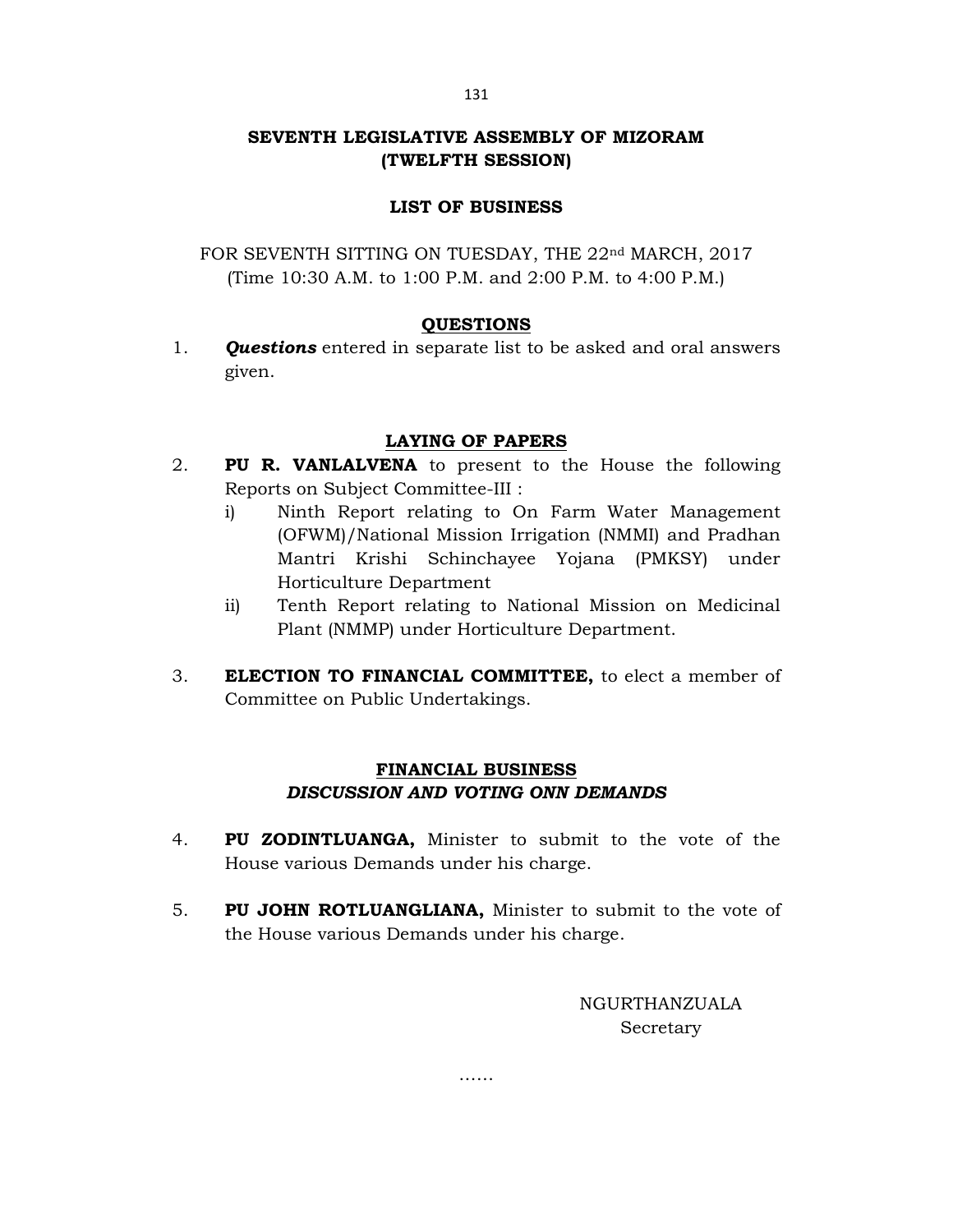SPEAKER : "But remember the Lord your God, for it is he who gives you the ability to produce wealth, and so confirms his covenant, which he swore to your forefathers, as it is today."

Deuteronomy 8:1

Let us now take starred Question No. 64 from Pu Lalruatkima.

PU LALRUATKIMA : Thank you, Pu Speaker. Starred Question No. 64. Will the Hon. Minister for School Education be pleased to state: -

- a) Number of Middle School and High School under lump-sum grant-in-aid? And, number of community funded school?
- b) The amount of financial assistance given to such schools during 2011-2016?
- c) If there is a plan to upgrade such schools?

SPEAKER : The Hon. Minister for School Education may now give the answer.

PU H. ROHLUNA, MINISTER: Pu speaker, the answer is as follows: -

- a) 35 Middle schools and 27 High schools. There are 14 Middle Schools and 16 High Schools of community funded school.
- b) ₹1,20,000/- per annum during 2011-2016 and the total amount provided to each school is  $\text{\textless}6,00,000/$ -.
- c) There is no plan as such at the moment.

SPEAKER : Supplementary Question from Pu Ruatkima.

PU LALRUATKIMA : Pu Speaker, how many of locally funded Higher Secondary Schools are there? Will such schools be prioritized when processing upgradation of school? Whether there is a plan to upgrade Higher Secondary Schools receiving Lump-sum Grant-in-Aid?

SPEAKER : Another supplementary question from Pu Rinawma.

Er. LALRINAWMA : To which cases the concerned MLAs should be consulted in dealing with transfer and posting of teachers?

SPEAKER : Pu Pianmawia.

PU R.L. PIANMAWIA : Pu Speaker, does the government plan to upgrade such schools before this coming general election?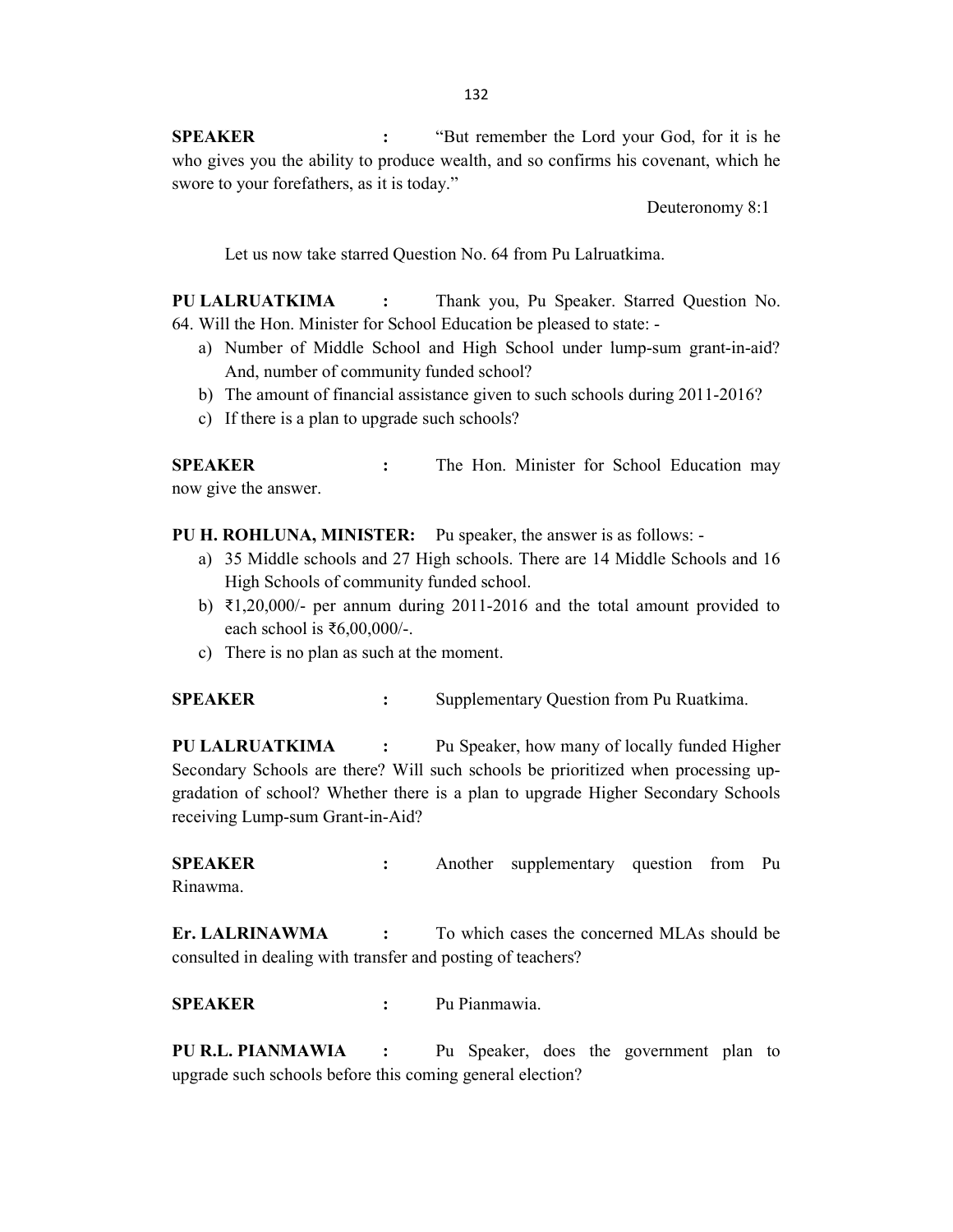PU H. ROHLUNA, MINISTER: Regarding the question of Pu Ruatkima, we have the same question and thus will be answered both when the time comes.

 As of prioritizing up-gradation of the community funded school, it will be decided by the government as per availability of fund.

 Regarding Pu Pianmawia's question, this ministry has no such plan for it may cause burden for the next ministry.

SPEAKER : Er. Lalrinawma may now ask Starred Question No. 65.

Er. LALRINAWMA : Thank you, Pu Speaker. Starred Question No. 65. Will the Hon. Minister for Power & Electricity Department be pleased to state:

- a) How many villages in Mizoram have been electrified under RGVY Scheme?
- b) If all the works being finished?
- c) How many villages are handed over to the Department by the contractors?
- d) How many BPL families are provided with free electric connection under this scheme?

SPEAKER : The Hon. Minister concerned, Pu Lal Thanhawla may answer.

PU LAL THANHAWLA, CHIEF MINISTER: Pu Speaker, the answer is as follows:

- a) RGVY Scheme is implemented in 175 villages of Mizoram.
- b) The works are not yet completed.
- c) 153 villages are handed over to the Department by the contractors.
- d) Free electric connection is provided under this scheme to 26,210 Nos. BPL family.

SPEAKER : Supplementary Question from Pu Rinawma.

Er. LALRINAWMA : Pu Speaker, my Supplementary Questions are:

i) Why is the work remains unfinished?

ii) How much has been spent for this scheme so far? What is the expenditure incurred from the central and state account? Is there is any excess expenditure from the original estimate? If so, how much?

iii) When is it expected for completion?

SPEAKER : Pu Pianmawia.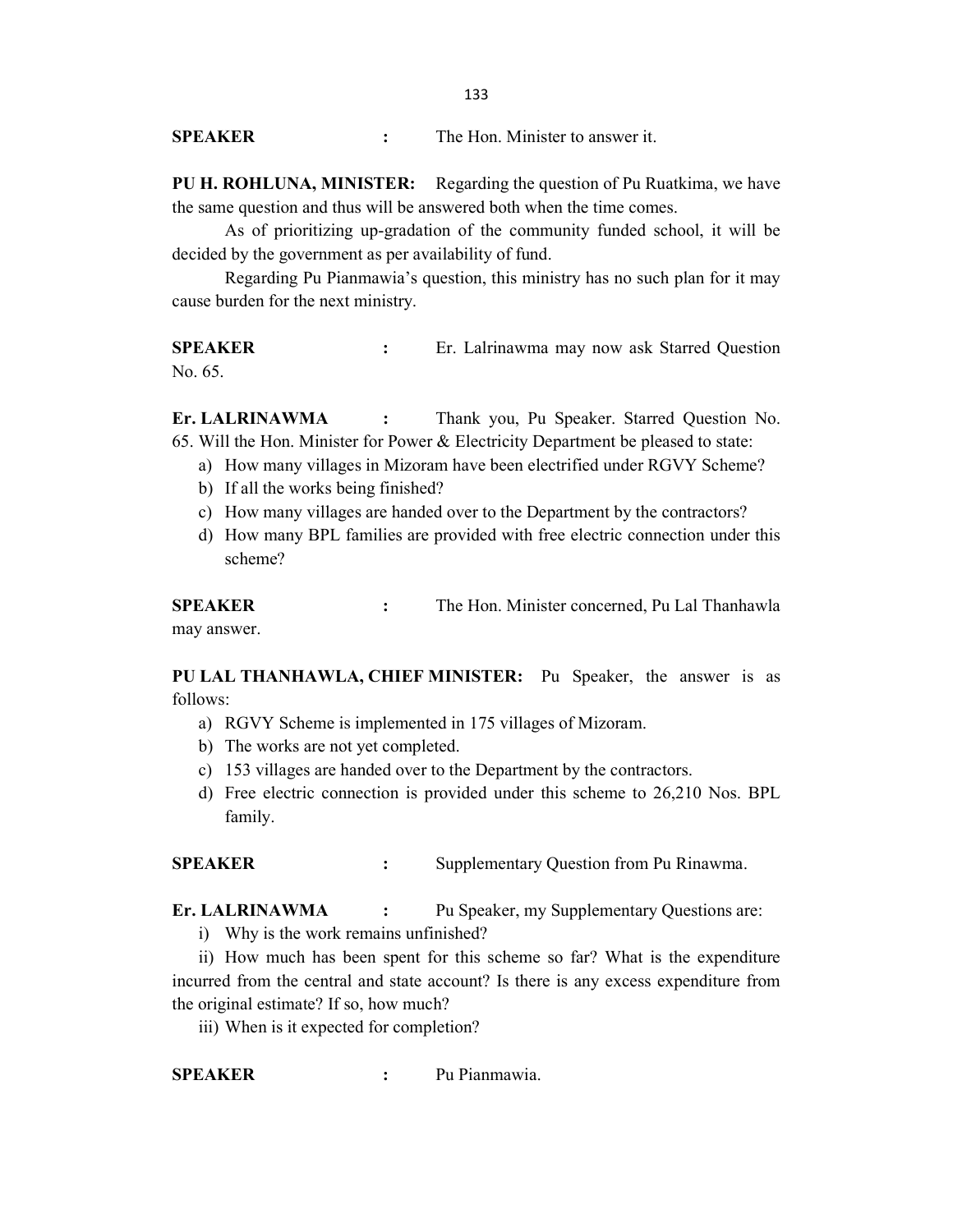134

PU R.L. PIANMAWIA : Pu Speaker, I would like to ask the reason that the work remains uncompleted till today. Is it due to release of 80% of the estimate amount at the first installment in the previous ministry?

SPEAKER : Dr. K. Beichhua to ask the last question.

Dr. K. BEICHHUA : Pu Speaker, is this RKVY Scheme being implemented at Tongkolong and its neighbouring villages?

PU LAL THANHAWLA, CHIEF MINISTER: Pu Speaker, this scheme has been started in the previous ministry and the contractors had also been selected at that time. The progress of works under this scheme is very slow despite pressure from the government.

 I have no knowledge of the expenditure. Since the scheme is meant to cover the whole of Mizoram, I supposed Tongkolong and its surrounding areas will also be covered. There are 22 villages in which the works have not been completed.

SPEAKER : Starred Question No. 66 and Pu John Siamkunga will ask.

PU JOHN SIAMKUNGA : Pu Speaker, Starred Question No. 66. Will the Hon. Minister for Soil & Water Conservation Department be pleased to state:

- a) Nos. of NLUP trades under Soil & Water Conservation Department?
- b) The amount allocated to Soil & Water Conservation Department for implementation of NLUP during the period 2012 – 2017?
- c) May the House is informed the area covered by the scheme and notable works under this department?

SPEAKER : The Hon. Minister concerned Pu Lal Thanhawla may answer it.

PU LAL THANHAWLA, CHIEF MINISTER: Pu Speaker, the answer is as follows:

- a) Trades under NLUP and Nos. of beneficiary under Soil & Water Conservation Department are as follows:
	- i) Broom 8,364 Nos. ii) Rubber - 1,433 Nos. iii) Coffee  $1,642$  Nos. TOTAL - 11,439 Nos.
- b) The sum released under the department during 2012 2017 is ₹9068.3036 lakh.
- c) The area covered is 11439 ha. Rubber and Coffee have not yet been harvested.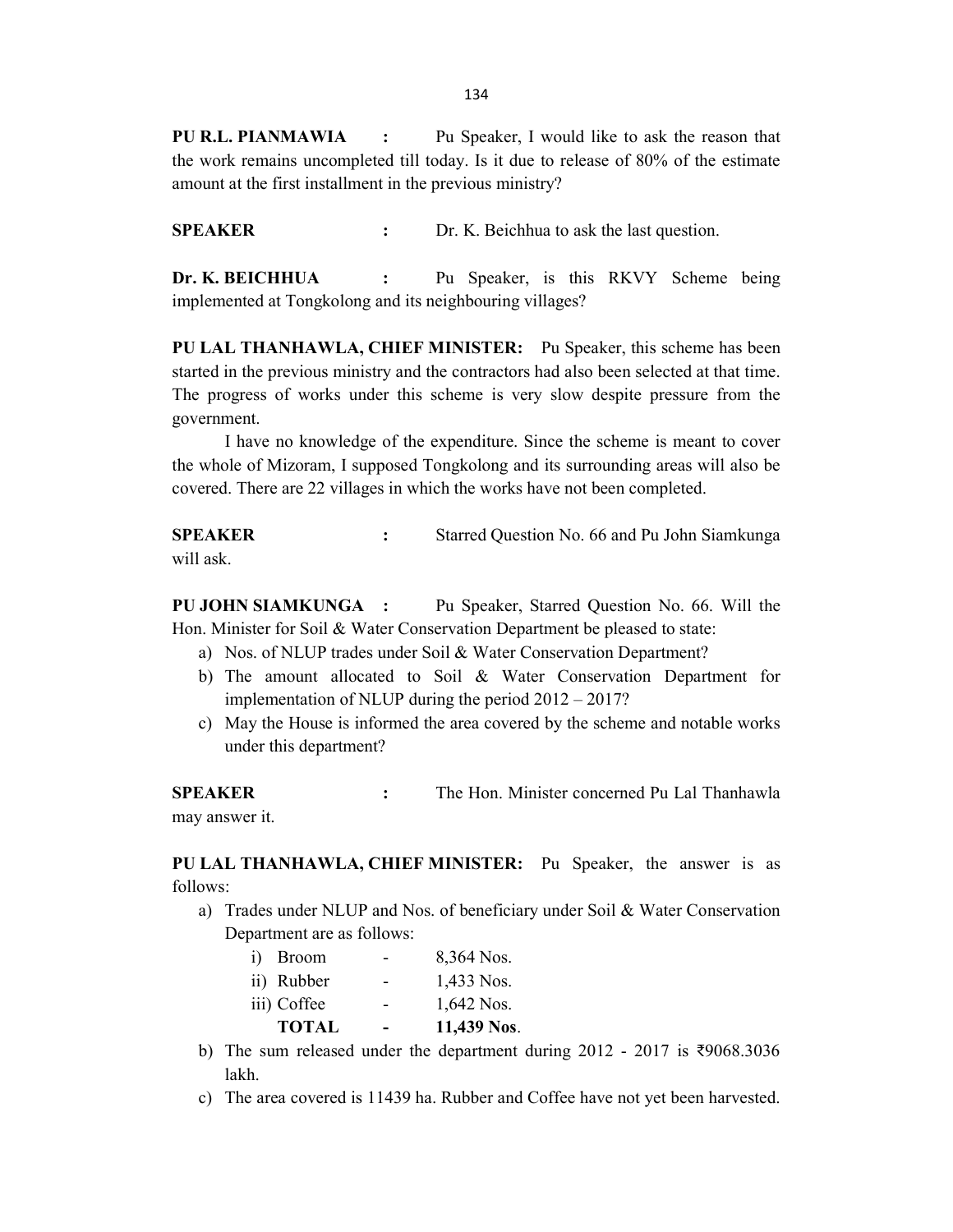135

The amount of broom production is 3,50,417.34 qtls.

SPEAKER : Supplementary Ouestions from Pu Ruatkima.

PU LALRUATKIMA : Pu Speaker, Nos. of beneficiary this year is 38 and is lesser by 23 than answer given on  $31<sup>st</sup>$  March last year. What is the reason for the decrease number of beneficiaries?

PU LAL THANHAWLA, CHIEF MINISTER: Pu Speaker, there are some beneficiaries who are not successful and given up the trade where as there are some who have changed their trades also. Thus, the number may fluctuate a little from time to time.

**SPEAKER** : We shall now take Starred Question No. 67 from Pu Lalruatkima.

PU LALRUATKIMA : Thank you, Pu Speaker, Starred Question No. 67. Will the Hon. Minister for Agriculture Department be pleased to state:

- a) The amount of production from various trades under NLUP line department of land based and Industries & Allied Sector? How much is benefitted from such production?
- b) If there is a separate cell like marketing cell for procurement of the products under NLUP?

SPEAKER : The Hon. Minister concerned may answer.

PU R. LALZIRLIANA, MINISTER: Pu Speaker, the answer is as follows:

- a) The answer may be obtained after the ongoing assessment being held in various districts is done.
- b) There is NLUP Marketing Cell having two steps for promotion of the market, such as:
	- i) Expert Consultancy Firm is being deployed to collaborate with UNDP to submit its report.
	- ii) Market Task Force has been set up under UNDP to formulate plan for improvement of the market in a specific crop.

**SPEAKER** : Supplementary Question from Pu Lalruatkima.

PU LALRUATKIMA : Pu Speaker, as far as my knowledge, the said marketing cell has been terminated. My question is, if it is re-established. Secondly, which department is responsible for marketing of the agricultural product since MAMCO is terminated? Which is the implementing department for Agriculture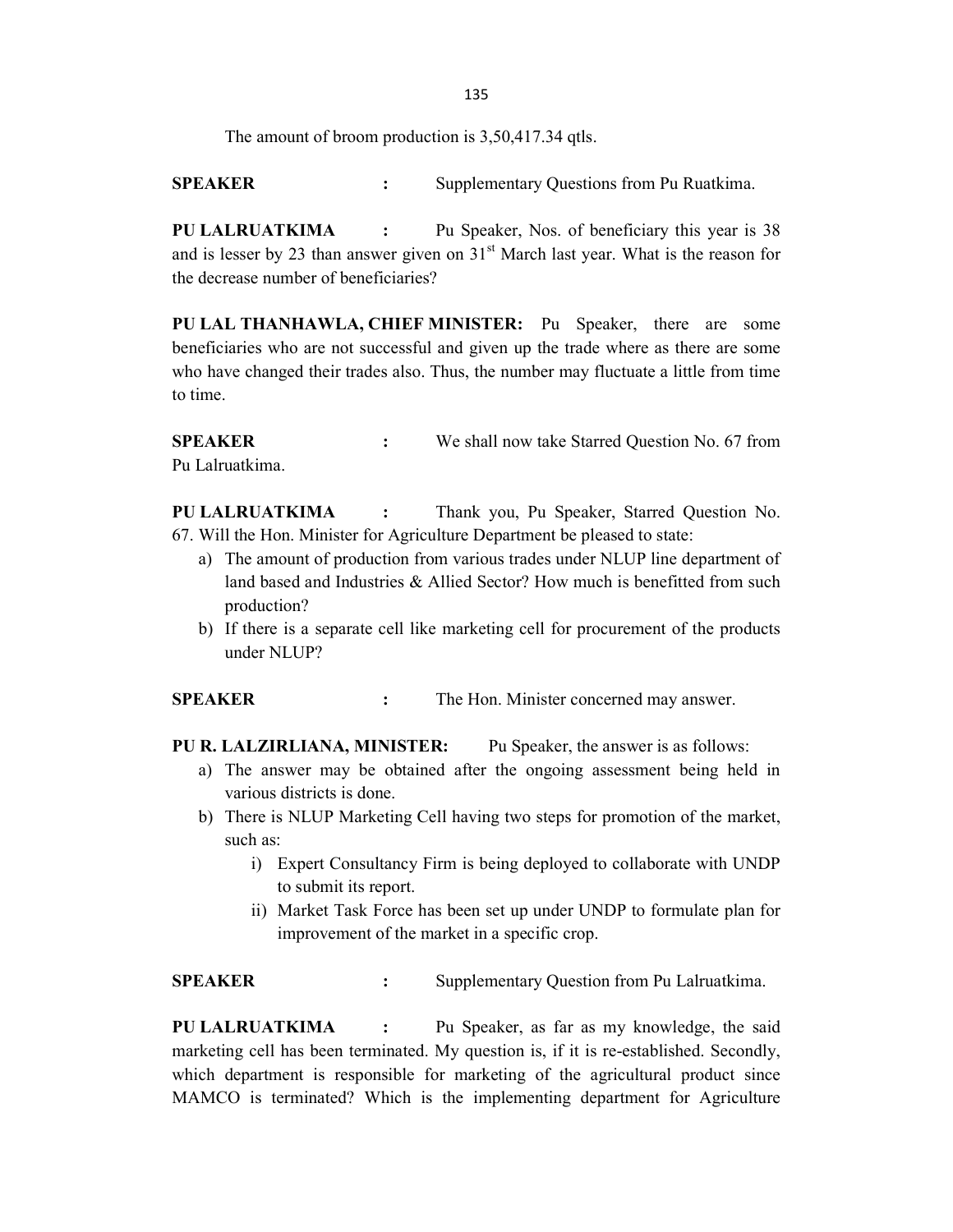Marketing and Control Rules?

SPEAKER : Pu R.L. Pianmawia.

PU R.L. PIANMAWIA : Pu Speaker, my question is:

i) Is there any assistance scheme for the poor in other states of India the like of NLUP?

ii) If there is any effort being made to the Central Government to stop implementation of NLUP Scheme?

PU R. LALZIRLIANA, MINISTER: Pu Speaker, the marketing cell is now preparing a concept paper which indicates the task is completed. Further steps are taken as per the concept paper.

 Besides, there are initiatives under UNDP which concern marketing under NLUP such as:

i) Four members Marketing Task Force being created under the guidance of UNDP.

ii) The UNDP deployed a Consultancy Firm YES Bank to assess the marketing and submit the reports.

 Regarding Pu R.L. Pianmawia's question, some complaints have been made to the central government to stop NLUP Scheme, yet, it still continues.

PU LALRUATKIMA : Pu Speaker, how about my question regarding the implementing body of our agricultural products?

PU R. LALZIRLIANA, MINISTER: Pu Speaker, I am not sure about it; it is possible that no proper order is made as yet in this regard.

SPEAKER : We shall now move to Starred Question No. 68 and Pu R.L. Pianmawia will ask the question.

PU R.L. PIANMAWIA : Pu Speaker, Starred Question No. 68. Will the Hon. Minister for Law & Judicial Department be pleased to state:

- a) Whether TA/DA of court witness being revised?
- b) What is the existing rate?

SPEAKER : The Hon. Minister for Law & Judicial Department, Pu Lalsawta may give the answer.

## PU LALSAWTA, MINISTER: Pu Speaker, the answer is:

- a) TA/DA of court witness was revised on  $7<sup>th</sup>$  August, 2014.
- b) TA ₹2.00 per km, DA ₹200.00 per day.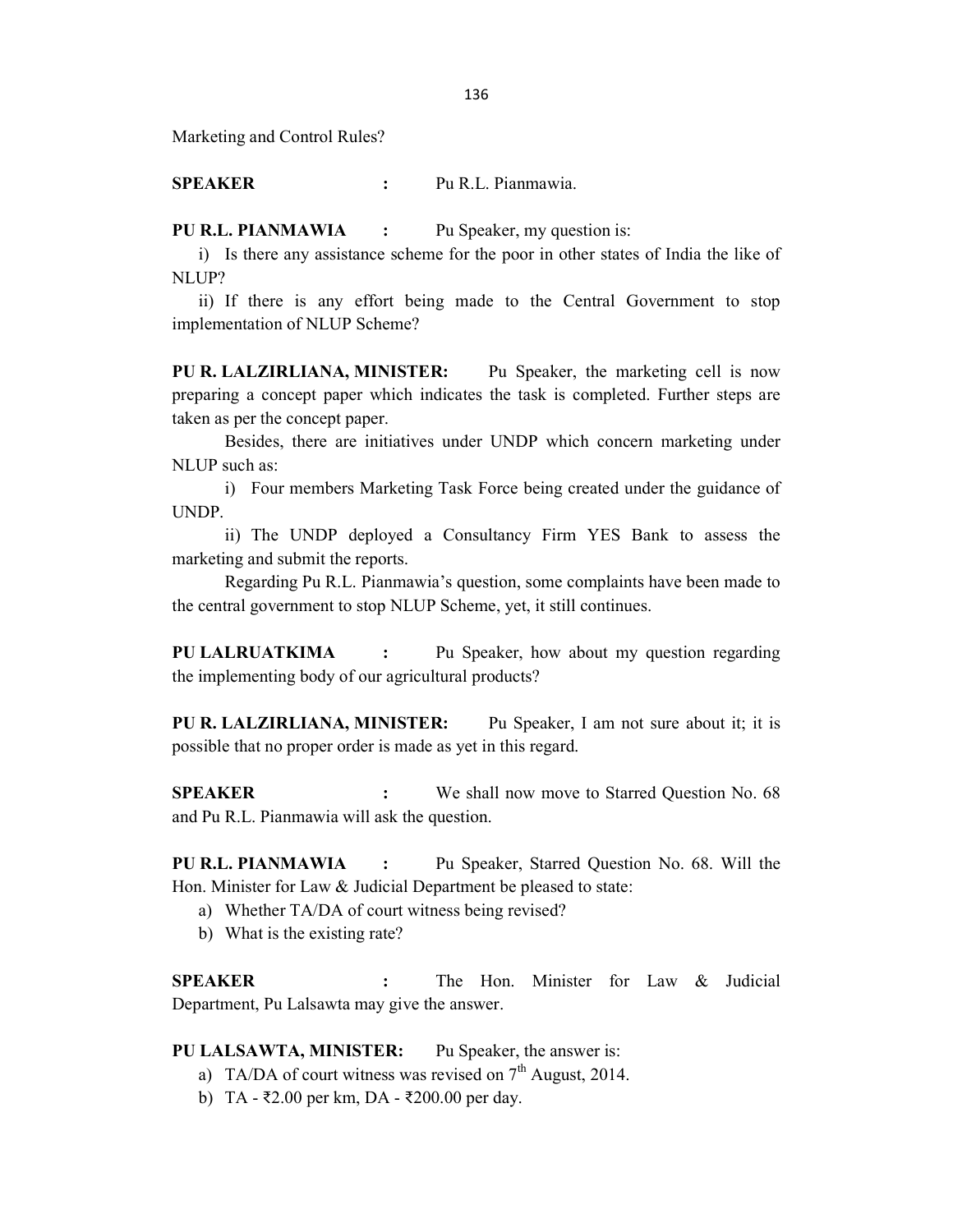137

PU R.L. PIANMAWIA : Pu Speaker, the existing rate as of 2014 is very less considering today's economy. Is there any proposal to revise the rate?

SPEAKER : Pu T.T. Zothansanga.

PU T.T. ZOTHANSANGA: Pu Speaker, we had a Session Court at Champhai in the past which no longer is functioning. When Session Cases are brought to Aizawl, many criminals are known to be freed as witnesses fail to appear in courts. As such is the case, will it be possible that Session cases are trialed at Champhai?

SPEAKER : The Hon. Minister may now answer.

PU LALSAWTA, MINISTER: Pu Speaker, there is a proposal for revision of TA/DA rate. It will be done as per the financial situation of the government.

 As of the question from Pu T.T. Zothansanga, the government is aware of the situation and effort has been made to open Session Court at Champhai.

SPEAKER : Pu Lal Thanhawla, Chief Minister.

PU LAL THANHAWLA, CHIEF MINISTER: Pu Speaker, the Chief Justice of Guwahati High Court too has given priority as the foundation stone will be laid soon.

SPEAKER : Starred Question No. 69 from Dr. K. Beichhua.

Dr. K. BEICHHUA : Thank you, Pu Speaker. Starred Question No. 69. Will the Hon. Minister for Law & Judicial Department be pleased to state: -

- a) Whether the Mizoram Victims of Crime Compensation Scheme 2011 being implemented?
- b) If so, how many have been compensated?
- c) Who are entitled to enjoy this scheme?

SPEAKER : Let us call upon the Hon. Minister concerned Pu Lalsawta to answer it.

PU LALSAWTA, MINISTER: Pu Speaker, the answer to Dr. K. Beichhua's question is as follows:

- a) Yes, it has already been implemented.
- b) Compensation has been given to 82 people.
- c) The entitled persons are described at Para No. 5 of the scheme.

SPEAKER : Supplementary Question.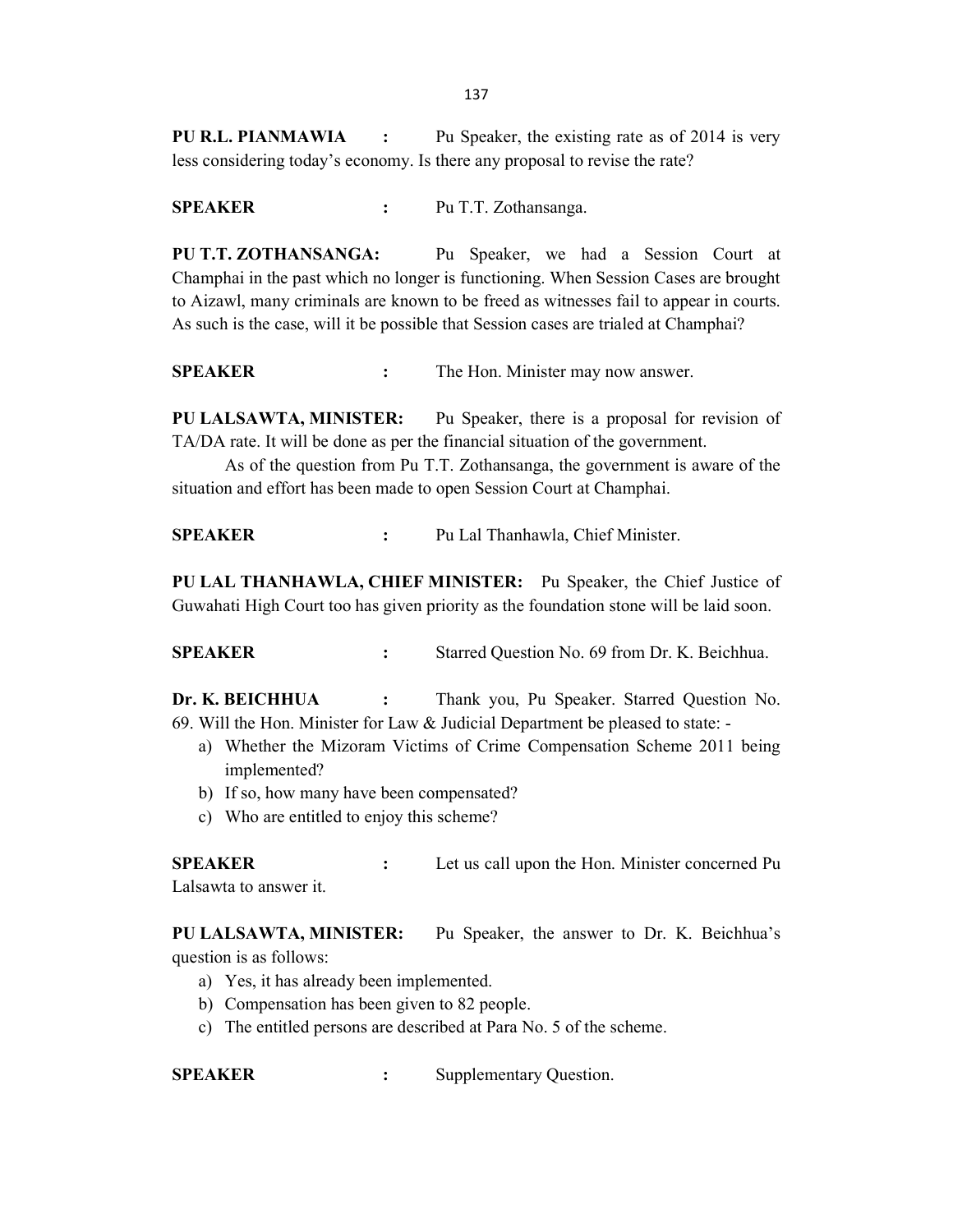Dr. K. BEICHHUA : Pu Speaker, how much compensation could be granted in cases of murder under this scheme? To what extent such scheme could be enjoyed?

SPEAKER : The Hon. Minister may now answer.

PU LALSAWTA, MINISTER: Pu Speaker, this matter is of very important as the people are not aware enough of the scheme. One lakh for acid attack, three lakh for rape case, two lakh for abuse of minors, one lakh in case of human trafficking, fifty thousand for rape offense and two lakh in case of death, two lakh for permanent disability and one lakh for partial disability, two lakh for loss of houses, fifty thousand for loss of foetus, one lakh fifty thousand for loss of fertility, two lakh loss of life or permanent disability in case of cross border firing, one lakh for partial disability of women and three lakhs for sexual abuse of physically disabled or mentally retarded. However, it may be noted that it concern only of BPL family.

SPEAKER : Starred Question No. 70 and will be asked by Pu Lalthanliana.

PU LALTHANLIANA : Thank you, Pu Speaker. Starred Question No. 70. Will the Hon. Minister for School Education Department be pleased to state: -

- a) If there is any plan for regularization of 45 aided teachers recruited in the 1980's and are not regularized as yet till date?
- b) Whether there is any plan to regularize the contract teachers of Primary Schools and Middle Schools?
- c) If so, when will they be regularized?

SPEAKER : The Hon. Minister concerned may answer.

- PU H. ROHLUNA, MINISTER: Pu Speaker, the answer is as follows:
	- a) Steps have been taken for regularization of 45 aided teachers.
	- b) Steps are being taken for regularization of 51 Primary School teachers and 79 Middle School Teachers of contract basis.
	- c) The exact time could not be stated at the moment.

SPEAKER : Supplementary Question from Pu T. Sangkunga.

PU T. SANGKUNGA : Pu Speaker, there are aided teachers who had been regularized where as there are others who remain not regularized. I would like to ask the Hon. Minister if those left out will soon be regularized as well.

SPEAKER : Pu T.T. Zothansanga.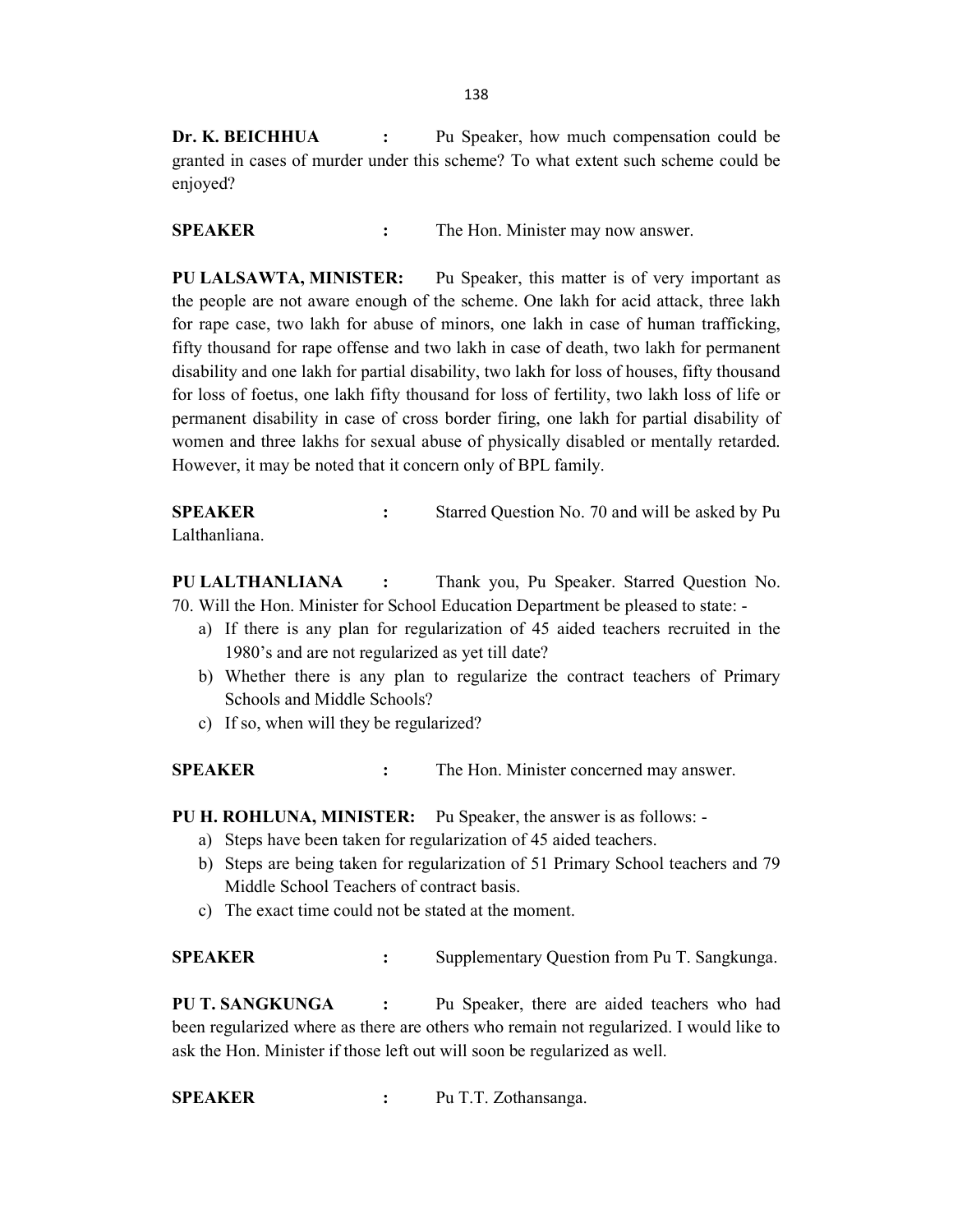PU T.T. ZOTHANSANGA : Pu Speaker, there are several IV Grade posts lying vacant in our schools. Will it be possible to fill up such vacant posts? Even if it is difficult to fulfill all the demands, I insist if at least those of examination centre of HSLC & HSSLC are filled up.

SPEAKER : Dr. Ngurdingliana.

Dr. NGURDINGLIANA : Pu Speaker, we are having in mind of establishing locally funded higher secondary schools in three villages of my constituency. Is it a problem to obtain permission to that effect?

PU H. ROHLUNA, MINISTER: Pu Speaker, Pu T. Sangkunga has approached me in my office a couple of time for the same problem but there are certain problems regarding regularization of such schools. The recruitment rules are revised from time to time however such schools haven't met the requirement. Step has been taken so that the conditions prescribed in the RR at the time of their recruitment are considered. The qualified candidates as per RR will be regularized after obtaining approval of MPSC.

 It is true that problem arises due to excessive vacant posts of Grade-IV. However, permission of DP & AR and Finance Department is necessary to fill up such posts. Thus, recruitment could not be done at the moment.

 Regarding Pu Ngurdingliana's question, I believe that there is no problem to obtain provisional permission for any school which meets the requirements laid down by the rules.

SPEAKER : Question hour is over. I would like to announce that Pu J.H. Rothuama and Pu S. Laldingliana are granted leave of absence for today. Let us now call upon Pu R. Vanlalvena, Chairman of Subject Committee-III to present the papers on the Table of the House.

PU R. VANLALVENA : Pu Speaker, I hereby lay on the Table of this august House, the Ninth Report relating to On Farm Water Management (OFWM) and Pradhan Mantri Krishi Schinchayee Yojana (PMKSY) under Horticulture Department and the Tenth Report relating to National Mission on Medicinal Plant (NMMP) under Horticulture Department. Thank you.

SPEAKER : Let the copy be distributed. We shall now have Election to Financial Committee. We have only one nomination which is from Pu R.L. Pianmawia nominating Pu Lalrinmawia Ralte. Thus, as per Rule No. 202 (1) of the Rules of procedure, I hereby declare that Pu Lalrinmawia Ralte, Hon. MLA is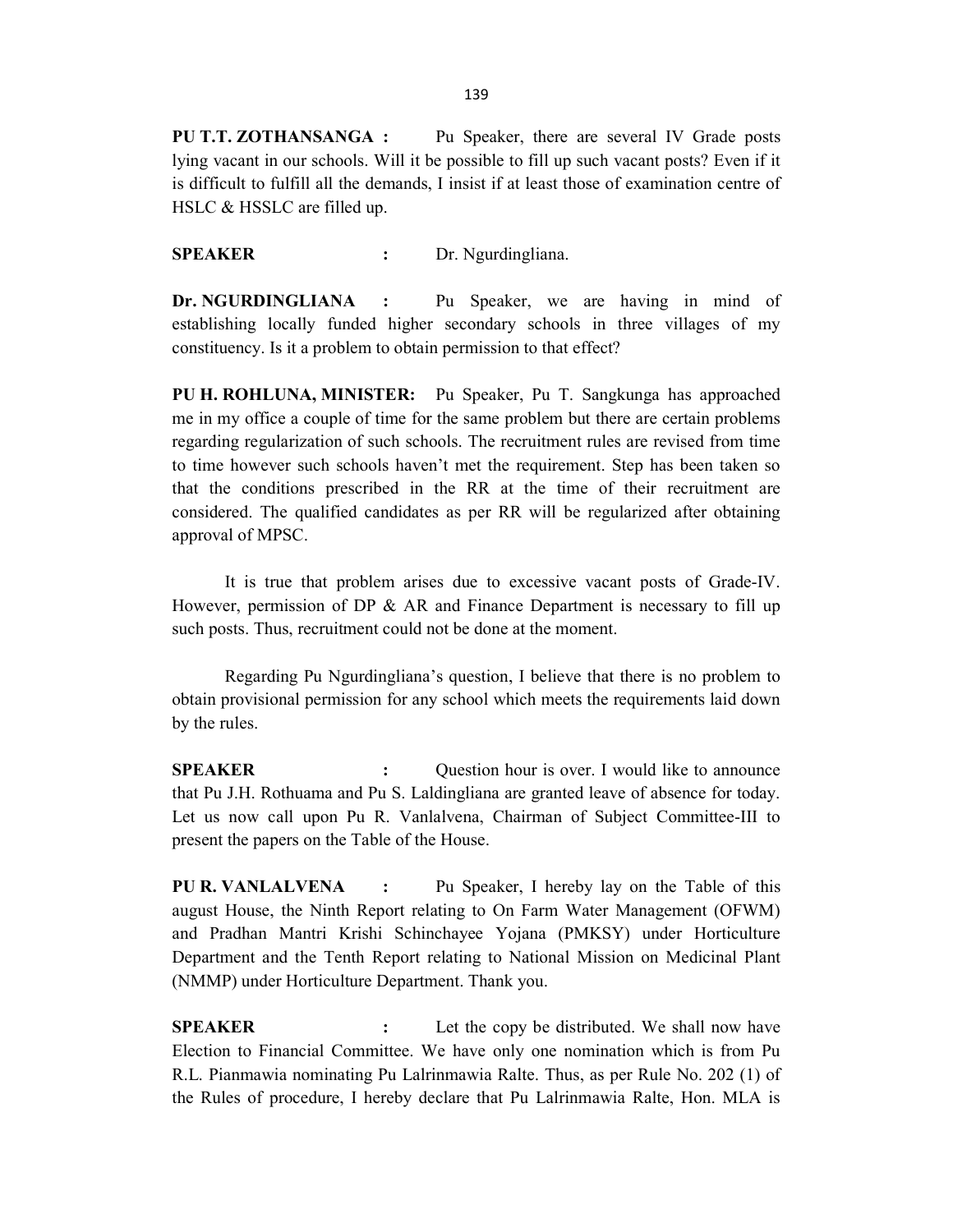elected uncontested.

 We shall now go to financial business which is Budget Discussion. We will have discussion on the demands of the Hon. Ministers Pu Zodintluanga and Pu John Rotluangliana. Let us first call upon Pu Zodintluanga to submit his demand for various Departments viz., Sports & Youth Services, PHE Department, UD & PA Department totally ₹5,84,59,56,00.

PU ZODINTLUANGA, MINISTER: Thank You, Pu speaker. On the recommendation of the Governor of Mizoram and with your permission, Sir, I move the Demand Nos. 22, 25, 46 for  $\text{\textless}5,84,59,56,000$ /- only for meeting expenses during 2017-2018 in respect of the following Departments:

| Demand<br>Nos. | <b>Purpose</b>                 | Amount in $(\bar{\mathbf{\mathsf{z}}})$ |
|----------------|--------------------------------|-----------------------------------------|
| 22             | Sports & Youth Services Deptt. | 21,56,84,000.00                         |
| 25             | <b>PHE</b> Department          | 1,97,41,29,000.00                       |
| 46             | UD & PA Department             | 3,65,61,43,000.00                       |
|                | <b>TOTAL</b>                   | 5,84,59,56,000.00                       |

Thank you, Sir.

**SPEAKER** : Let us now call upon Pu John Rotluangliana to submit in this House, the Demands of Nos. 17, 42 and 43 to meet expenses of departments under his concern.

PU JOHN ROTLUANGLIANA, MINISTER: Thank You, Pu speaker. On the recommendation of the Governor of Mizoram and with your permission sir, I move the demand Nos. 17, 42 and 43 for  $\overline{3,14,41,30,000}$  only for meeting expenses during 2017-2018 in respect of the following Departments:

| <b>Demand</b><br>Nos. | <b>Purpose</b>                  | Amount( $\bar{z}$ ) |
|-----------------------|---------------------------------|---------------------|
| 17                    | Food, Civil Supplies & Consumer | 2,55,28,70,000.00   |
|                       | affairs                         |                     |
| 42                    | <b>Transport Department</b>     | 43,80,41,000.00     |
| 43                    | <b>Tourism Department</b>       | 15,32,19,000.00     |
|                       | TOTAL                           | 3,14,41,30,000.00   |

Thank you.

SPEAKER : We can now start the discussion. Let us call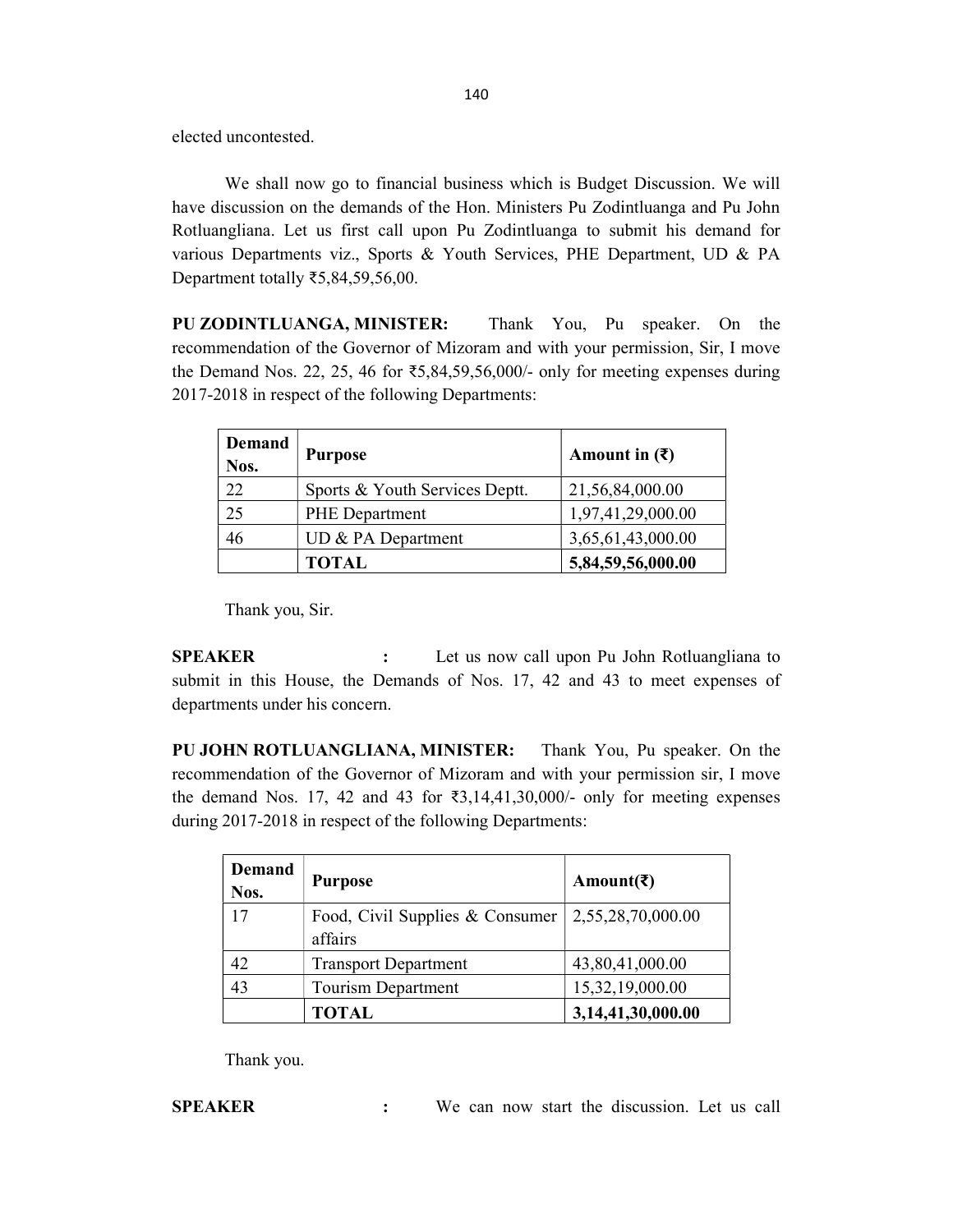upon Pu Vanlalzawma.

PU VANLALZAWMA : Pu Speaker, it seems that we have outsourced some of the tourist lodges. I used to ask from time to time if locally produced juices are served in our tourists' lodge which we generally do not. I opine the products of our state should be served in our Tourists' lodges and Mizoram House as well so as to promote our own products.

 Regarding Transport Department, we sometimes receives Supreme Court Rulings as in other states. In this regard, we need to know that some orders which are based on other states may not be applicable in our state. In such cases, I believe that we need to determine to what extent such rules should be applied so that it is best suited for our state.

 Regarding Sport & Youth Services Department, the Mizoram Sport Council has done a great job in promoting sports. Meanwhile, it is unfortunate that the department remains without the office building of its own which I think should be prioritized.

 The department of PHE is now taking up laying of pipelines in various localities. In this connection, it is important for the concerned department to note that reconstructing such roads which may be damaged in the process of work should be expedited so as not to impose problem for the public. Regarding the demand of original LSC to avail water connection, I opine this should be revised. Even I could not get water connection in my name as LSC in my application is of my father. There is certain problem which arises as well. Thus, the system should be revised.

 Regarding UD & PA Department, YMA Mission Vengthlang of my constituency has obtained central funds for setting up Table Tennis Training Centre and the Government too has floated a restricted tender for the work. However, the work could not be started till today and I request the Hon. Minister to kindly take note of this matter. Thank you, Pu Deputy Speaker.

#### **DEPUTY SPEAKER :** Dr. Ngurdingliana.

Dr. NGURDINGLIANA : Thank you, Pu Speaker. I would like to start from the demands of Pu Zodintluanga.

 The PHE has done a great job in providing water supply to a number of villages. The finding from my own research is that the project has been done so far to 54 villages and I appreciate the achievement.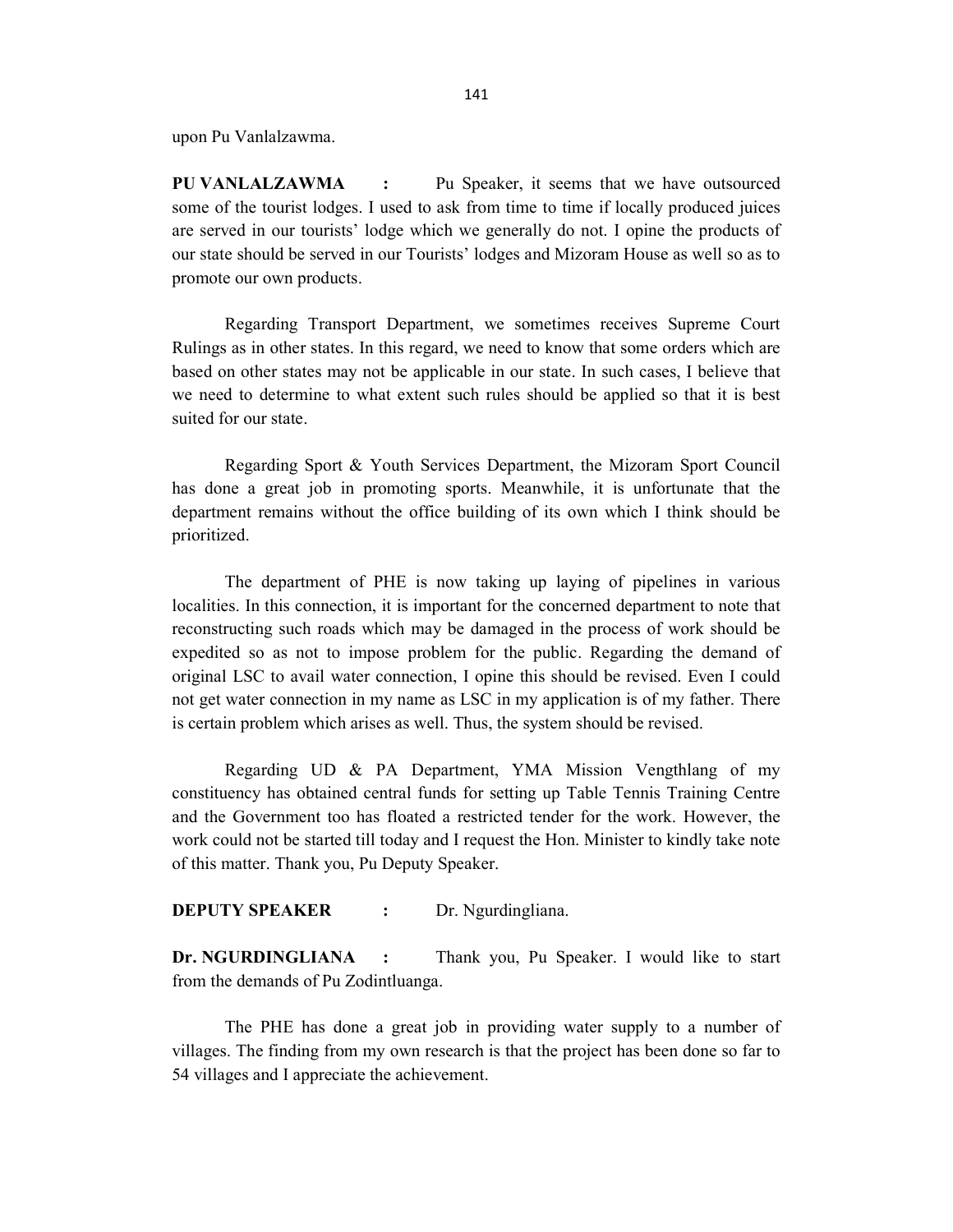Secondly, being a sportsperson myself, I really appreciate the efforts of the department for promotion of sports as sports infrastructures have been set up in several places. Yet, I have a feeling that the western areas are neglected. However, I have learned that ₹4 crore worth project has been provided for the western areas and I am very pleased for that also. Besides, I would like to kindly request the Hon. Minister to give importance to the ongoing Sport Complex in my constituency as well.

 Moving on to the Demands of Pu John Rotluangliana, hon. Minister, we had faced some problems last year due to Mega Block and introduction of Food Security Act, etc. It is a fact that there are some criticisms in that regard. However, we now have a sufficient supply of gas and other commodities as the effort made in this regard is notable.

 Regarding Sports, introduction of two wheeler taxi and auto-rickshaw at the outskirt of Aizawl and allotment of tourist bus permit for SUVs are a wise decision. The good works done by the Hon. Ministers are undeniable and I therefore support their demands to be passed in this august House. Thank you.

DEPUTY SPEAKER : Pu K. Sangthuama.

PU K. SANGTHUAMA : Pu Speaker, I would like to start from Demand No. 22, Sports & Youth Services.

 I do appreciate all the good works done by this department. Meanwhile, I opined that more opportunities should be given to the villages. Even if there are good infrastructures here in Aizawl, there are many talents hidden in villages. I hope this could be considered. I would also like to add that priority needs to be given to west Aizawl for promotion of sports. We hope that infrastructures would be established soon in that area.

 Regarding PHE Department, we are facing a severe scarcity of water at Sairang especially by those who are not having water connection and at the same time very difficult to get water connection. I would like to kindly request the Hon. Minister to consider this problem. The water pump at Seventh Day Tlang works very slowly obviously due to small sized pipe. It is much desirable if it could be replaced with bigger one.

 Regarding, UD & PA Department, huge amount of fund has been allotted to SIPMIU. While this is the case, the works damages many roads and being left unattended for a long time which causes a huge problem for the public where as some reconstructed also are done with a poor quality. I, therefore, insist the hon. Minister to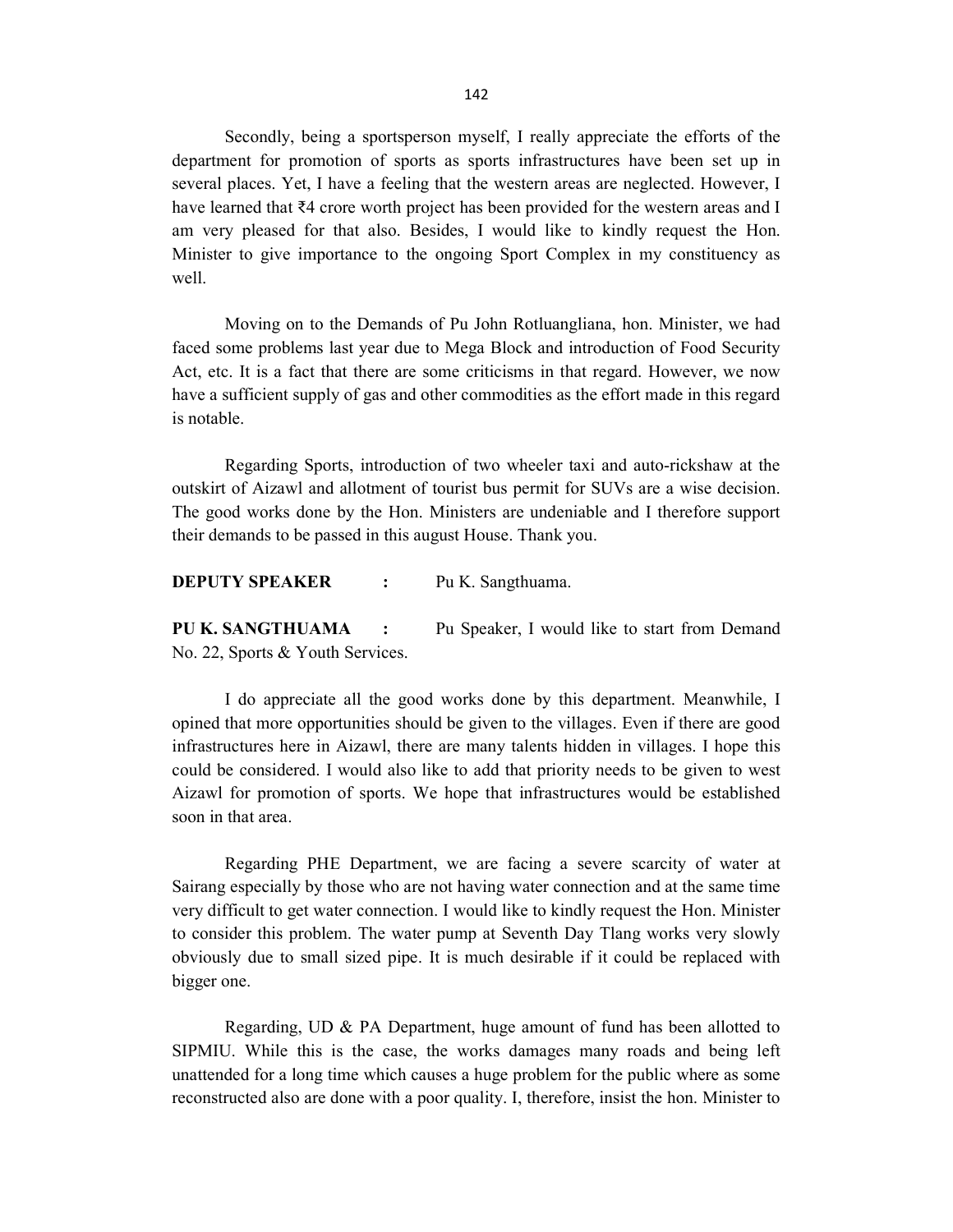determine alternate plan in this regard.

 Regarding Demand 17, Food, Civil Supplies & Consumer Affairs Department, it is learned that a retailer of Phunchawng has cut down each ration card by 2 kgs of rice in each distribution. And, there is another case that consumers being instructed to submit their ration cards; and on getting it back, it was found out that each card has shown K. oil as being issued. I would like to request the Hon. Minister to enquire about the mater.

 On Demand No. 44, I opine priority should be given to Transport Department in the allotment of funds considering increasing number of vehicles under it maintenance. It is necessary to strengthen the department in terms of manpower also.

 On Demand No. 43, Tourism Department, privatization of some of our tourist lodges is in the process and I wonder what the result would be. What concern me most in the process is the tender amount of such lodges which are excessively differs from one to another. It will be appreciated if the case is reexamined. It is also desirable that those who run the tourist lodges should give more priority to cleanliness which certainly will be a huge step forward for the state as well. Thank you.

### DEPUTY SPEAKER : Pu T.T. Zothansanga

PU T.T. ZOTHANSANGA: Thank you, Pu Dy. Speaker. Regarding the demand of PHE Department, there is a huge progress in the system of water supply which is even greater under this Ministry compare to the previous Ministry. It may be noted that the amount spent for water supply during the previous Ministry was ₹9413.81 crore where as this Ministry spends ₹25,549 crore. Meanwhile, as I have already stated, I request the Hon. Minister to kindly consider prioritization of Mumte River Project of Hnahlan for it concern the immediate need of the people.

 While this is the case, Pu Dy. Speaker, the population of Champhai increases a lot and water supply thus becoming less sufficient. We have made a proposal for Neihdawn-Serlui river project and I hope this could be fulfilled as soon as possible.

 On Demand No. 46, UD & PA Department, I am grateful that we have approval for construction of 10286 houses in Mizoram and 2400 Nos. for Champhai. I request the Hon. Minister to clarify if it is possible to establish Municipal Council in place of Municipal Board. I believe Champhai is qualified to have a Municipal Board with the population of 42322 at present. I believe that this will be an important step for democracy at different levels.

Pu Deputy Speaker, there is no time left for Sports Department despite its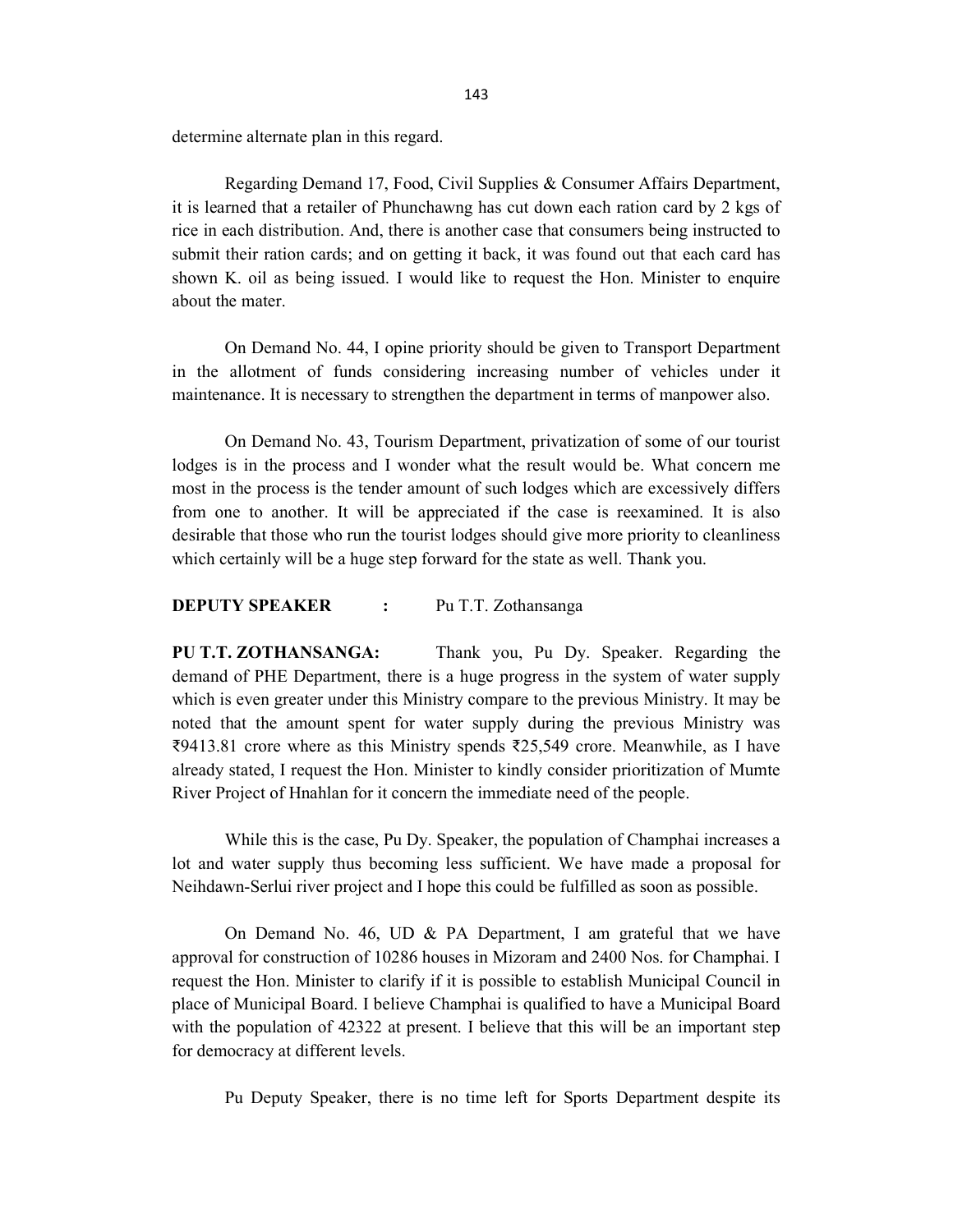importance. So, I conclude my speech by saying I support to pass the Demands No. 22, 24 & 46. Thank you.

#### DEPUTY SPEAKER : Pi Vanlalawmpuii.

PI VANLALAWMPUII CHAWNGTHU: Thank you, Pu Deputy Speaker. Starting from Demand No. 22, Sports & Youth Services, I would like to express my appreciation for Sports Stadium constructed at Champhai, Kolasib and Lunglei, and of Serchhip which is almost completed. At the same time, I request the Hon. Minister to take necessary step for handing over construction of Indoor Stadium at Keitum to Sports Department.

 To mention achievements of PHE Department, Water Supply Scheme of Kelkang and Tongkolong both are completed and have already been inaugurated. As of Saitual, Lawngtlai and Khawbung Water Supply Schemes, they are also completed where as construction of Biate Water Supply is in progress. I thank the Hon. Minister for the old pipeline of Aizawl Water Supply Scheme Phase-I which had been replaced with new ones.

 Regarding sanitation, it is worth mentioning that various Districts had been declared as open defecation free and the river Tlawng has been preserved thanks to the efforts of the government.

 On Demand No. 46, UD & PA Department, the Housing for All Scheme is implemented in 23 notified census towns in which ₹1,50,000/- each will be provided to homeless poor for construction of house. It is also worth mentioning that introduction of PPP mode for solid waste management is really successful.

 Regarding Demand No. 17, Food, Civil Supplies & Consumer affairs Department, the introduction of Food Security Act is a remarkable step taken for the state; it has been benefited by the people very much. It is true that the Department has done a great job as we have abundant supply of domestic gas nowadays.

 On Demand No. 42, construction of railway up to Sairang is among achievements of the government for it is expected to bring about economic development for the state. Apart from this, introduction of two wheeler taxi is quite notable. I thank the Hon. Minister for introducing women for two wheeler taxi driver.

 On Demand No. 43, Tourism Department, privatization of Tourist Lodges is a remarkable move of the government to save unnecessary expenditure. I therefore support the Demands which have been discussed today. Thank you.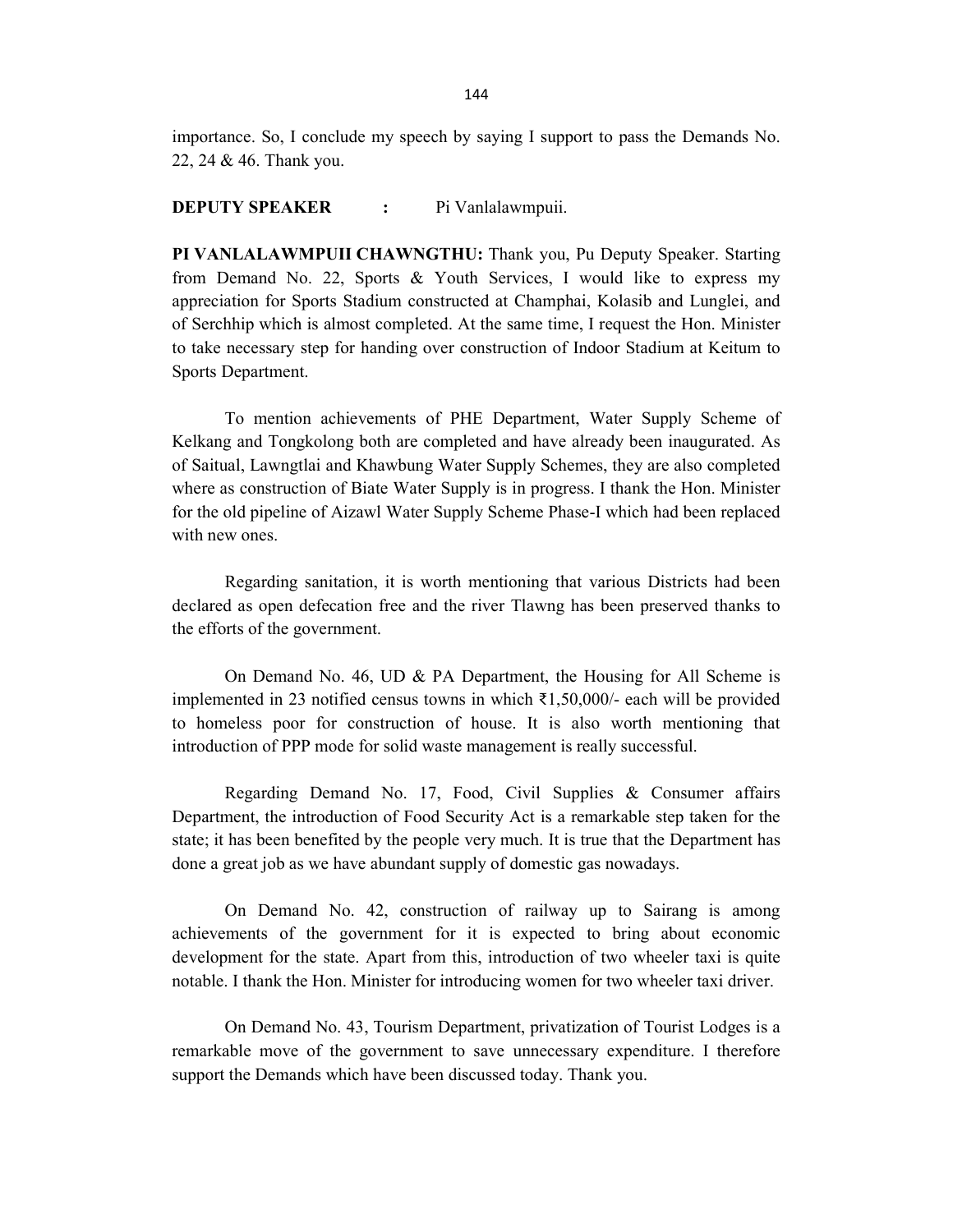**DEPUTY SPEAKER** : Let us now call upon Pu Zodintluanga to wind up the discussion of Demands of his concerned departments.

PU ZODINTLUANGA, MINISTER: Thank you, Pu Deputy Speaker for giving me the opportunity to wind up the discussion of the Demand Nos. 46, 22 and 25. I am also overwhelmed by the development brought about within 9 years of the Ministry headed by Pu Lal Thanhawla.

 Regarding Demand No. 46, UD & PA Department, it is true that there are certain roads being damaged due to the ongoing works under SIPMIU for improvement of pipelines. The project has no doubt creates problem for the public; yet, it must be noted that the work is expected to last for sometimes till its completion. It may create some problems for the public.

 Regarding the small sized pipeline as pointed out by the Hon. Member Pu K. Sangthuama, improvement project is in full swing in which around 90% of the work is completed. When it is completed, the speed of water supply which usually takes 36 hours for filling up a tanky will be done in 3 hours. In this connection, may I inform the House that distribution lines are constructed for Luangmual, Mizoram University, Sakawrtuichhun, Phunchawng and Rangvamual.

 It is opinion of the government that the Municipal Board or Municipal Council should be established in District Capitals as well and step is being taken to that effect and it has also vetted by the Law & Judicial Department. It is a proposal for Adhoc Municipal Board or Adhoc Municipal Council and is now put forward for the cabinet decision. It will be started under the chairmanship of the DC and each Village Council Presidents as the members.

 Regarding water Supply problem of Sairang, we have been facing various problems in this regard due to delay of funds from the central. Yet, the work has now been started and is in full swing as soon as funds are obtained.

 Regarding point mentioned by Pu T.T. Zothansanga, our findings from the survey is that the river Pumte to be less sufficient to feed Hnahlan where as the existing source of supply is sufficient. Thus, proposal is submitted to DoNER for the up-gradation.

PU T.T. ZOTHANSANGA: Pu Deputy Speaker, it a repeated complaint that water could not be pumped up for lack of diesel. Will it be possible to provide us during the dry season?

PU ZODINTLUANGA, MINISTER: Pu Deputy Speaker, it is true that we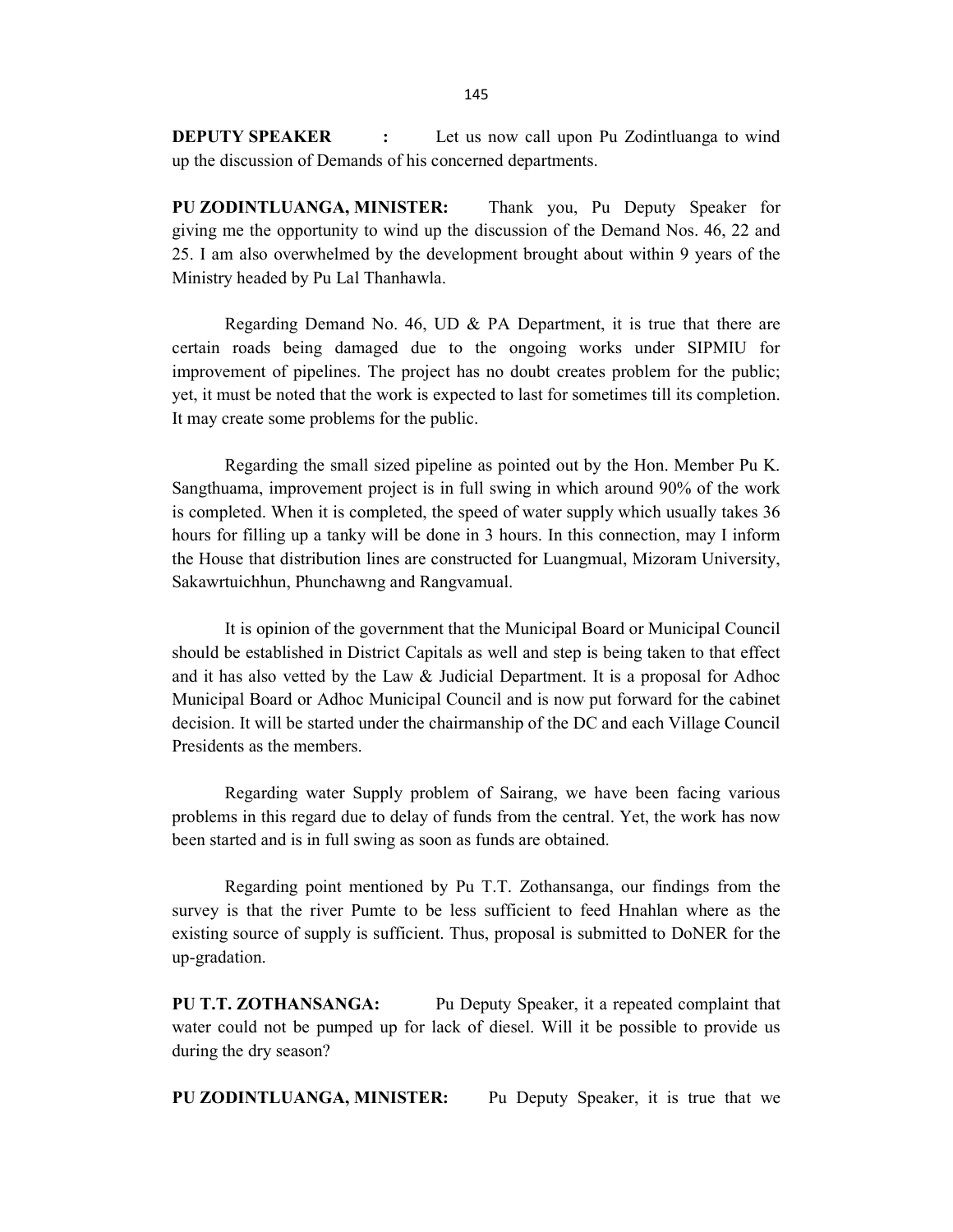have often faces problems due to shortage of diesel for the government is currently having liabilities of more than 45 crore for maintenance and other related matters.

 On Demand No. 22, Sports & Youth Services, four members had mentioned about it. Regarding the point of Pu K. Sangthuama, Cricket Ground of International standard has been constructed within his constituency and FIFA Football Academy also is set to be established at Dinthar, Sairang.

 Pu Dy. Speaker, it is true that Sports Department remains without its own office building and is still functioning in a rented building. The problem is that we cannot avail fund particularly for the office building. However, we determine to raise the funds through amalgamated programmes. (Speaker at the Chair) We have been allotted a plot of land at Secretariat Complex. In this connection, it is appreciated that construction of the office building of the Directorate of UD & PA is now in progress.

 There are various initiatives being taken under UD & PA Department which concern mostly of public interests of the presents and of the future generations as well where as construction of Convention Centre is an important one among such projects. Apart from this, there is a proposal for automated parking centre to be constructed at Zodin.

 With these words, I beg this august House to pass the following Demands of the departments under my concern: -

| <b>Demand</b><br>Nos. | Department                     | Amount in $(\bar{\mathbf{\mathsf{z}}})$ |
|-----------------------|--------------------------------|-----------------------------------------|
| 22                    | Sports & Youth Services Deptt. | 21,56,84,000.00                         |
| 25                    | <b>PHE</b> Department          | 1,97,41,29,000.00                       |
| 46                    | UD & PA Department             | 3,65,61,43,000.00                       |
|                       | <b>TOTAL</b>                   | 5,84,59,56,000.00                       |

Thank you.

**SPEAKER** : Anyone who agrees to pass the Demands may say, "Aye" and those who don't may say, "Nay". As the House agreed to pass the Demands, I hereby declare that the Demands are passed.

PU ZODINTLUANGA, MINISTER: Thank you, Pu Speaker.

**SPEAKER** : We shall now take a break and the sitting will be resumed at 2:00 PM.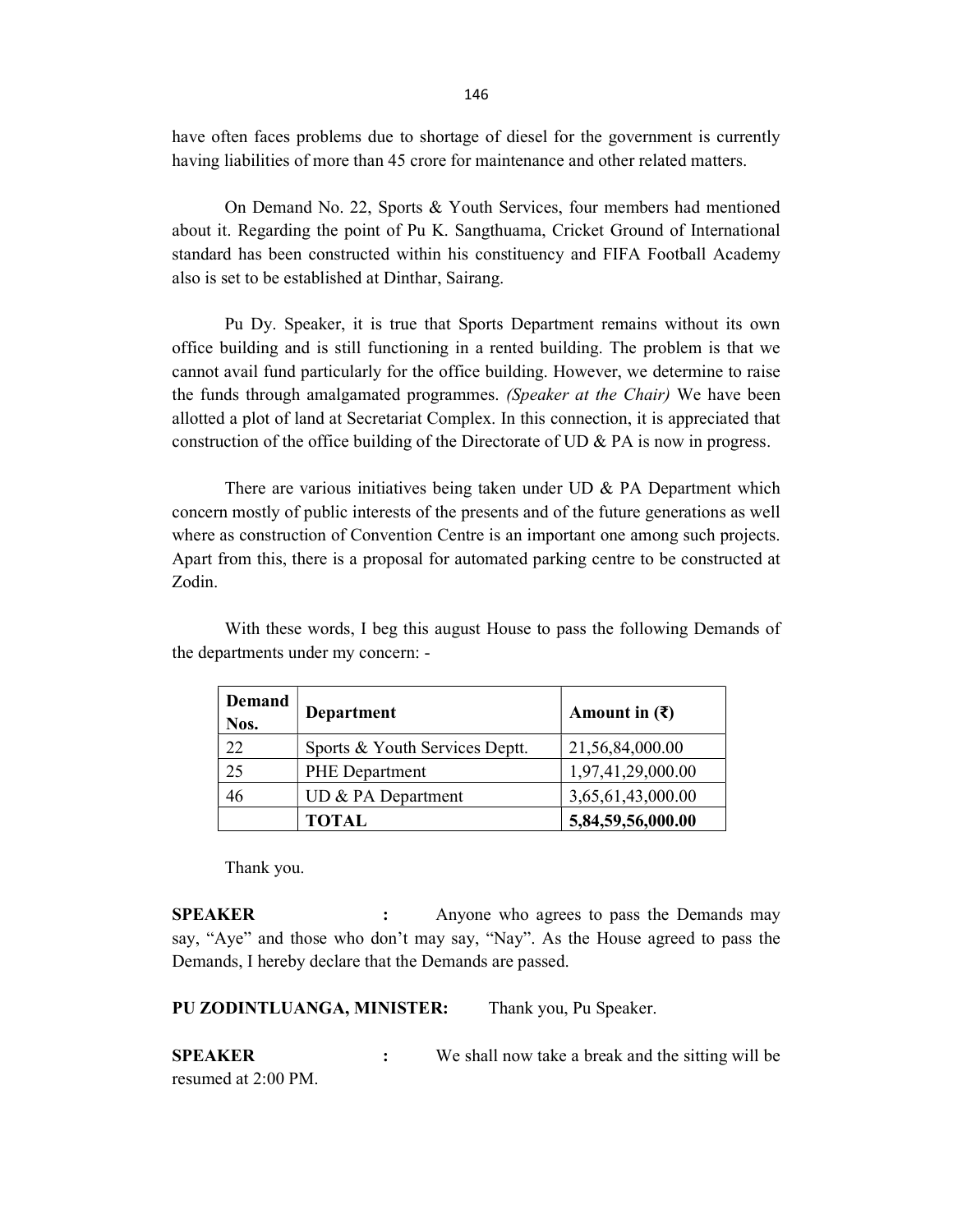#### 2:00 PM

SPEAKER : Let us now call upon Pu John Rotluangliana, Hon. Minister to wind up the discussion of the Demands No. 17, 42, and 43 and to beg the House for passing.

PU JOHN ROTLUANGLIANA, MINISTER: Thank you, Pu Speaker. I will start from Demand No. 17, Foods, Civil Supplies & Consumer Affairs Department.

 The discussions on this Demand are mostly of acknowledgement. Regarding allegations made by Pu K. Sangthuama, the government has not received any complaint in that regard.

 Supply Centre is recently opened at Silsuri and Rawpuichhip and step is taken for improvement of the system of weighing scale at the Supply centres. We have proposed a digital weighing scale with a capacity of 30 qtls. As mentioned by Pi Vanlalawmpuii, Broad gauge railway has reached Bairabi and is proposed to reach up to Sairang.

 Pu Speaker, the monsoon is now arriving which is rather early compare to the previous years. To keep guards against this monsoon, stock has been proposed for 46 supply centres with 1,24,688 qtls. of rice for this purpose. It is also appreciative that automation of fair price shops is in process to enable online access of ration status where as Direct Benefit transfer of kerosene oil has also been proposed.

 Pu Speaker, it is true that some mistakes are there regarding data entry of Ration Card and a revision is so proposed. So, anyone having ration card for correction may approach their respective Supply Inspector who will forward it to the DCSO for correction. I would also like to mention that food grain contingency scheme has been formulated to meet the public demand of rice for mass gathering, meetings, etc.

 It may also be noted that LPG refill booking business is authorized to Zoram Indane Service and that construction of the approach roads to Supply Godown is being proposed from NABARD funds. Since FCI Godown is not under our control, we have made an approach to the concerned authority for shifting the godown to other places for public convenience but appropriate location to that effect could not be found as yet. Meanwhile, approval has already been obtained for setting up gas bottling plant at Sihhmui, Sairang.

 Pu Speaker, Legal Metrology Department is hardly pointed out in our discussion despite its important role in maintaining correct weight and measures and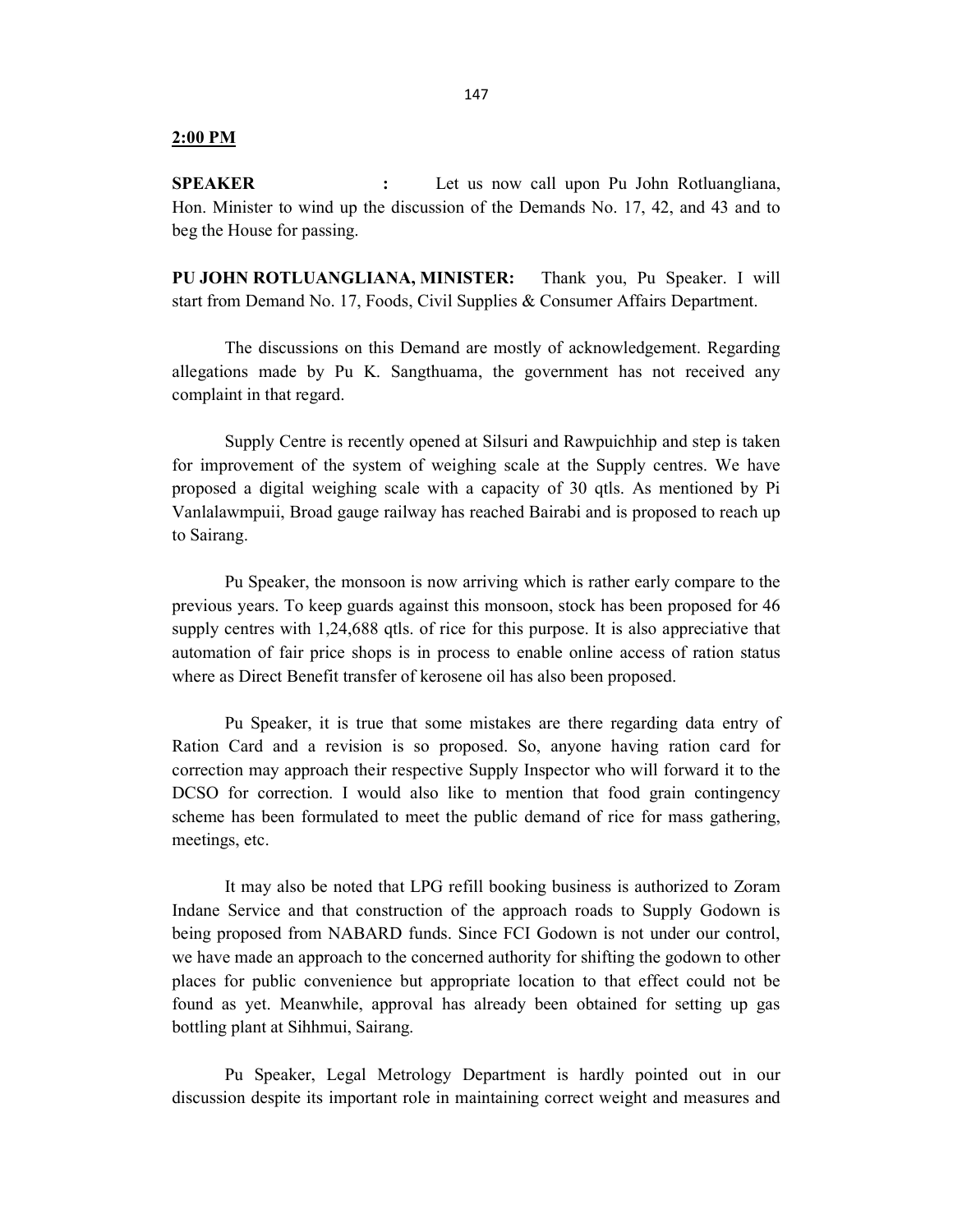quality control. Various steps are taken for improvement of the department such as construction of the office building at Serchhip, Mamit and Lawngtlai where as for Saiha, it will soon be started. It may also be noted that  $\overline{225}$  lakh has been allotted for the department during 2016-2017 under NEDP.

 On Demand No. 42, Transport Department, four members who have participated in the discussion have pointed out mostly of acknowledgement. As mentioned earlier, two wheeler taxis is introduced and there are 24 registrations so far. Initially, it was proposed that male driver for male passenger and female driver for female passenger but later decided that anyone may use such taxis irrespective of sex. We have also introduced auto-rickshaw services in the outskirt of Aizawl city which proved to be of much convenient for the public.

 Complaints are received from time to time that new taxi permits as being issued. The fact is, such were not of newly issue but a replacement of old registrations. As mentioned by Pu Vanlalzawma, there is a proposal for bifurcation of DTO considering its heavy workload. It is also proposed to set up Automated Vehicle Inspection & Certification Centre at South Hlimen and purchase of 5 Nos. ambulances under National Highway Accident Relief Service Scheme. Three deluxe buses were bought; conversion of petrol pump at Chaltlang into retail outlet also is in process; construction of a new building of Transport Directorate is in full swing and is almost completed; it will soon be handed-over to the department. Pu Speaker, it may be noted that development in connectivity of various district offices is one of the priorities of the department.

 In pursuance of the Supreme Court order for setting up Road Safety Council, we have established the Council with Lead Agency which may be formed under this body.

 Three Members have spoken about Tourism Department. We will pursue the matter stated by Pu Vanlalzawma that MIFFCO products should be served at our Tourists Lodges; likewise, the Mizo traditional foods should also be served. As of the difference with privatization rate of various Tourist Lodges, it is done on open tender. Besides, it should be noted that various tourist lodges are of different conditions as some are old and some are new. Their rate therefore cannot be the same.

 We have faced immense problem due to delinking of PDDC Scheme from the central. Steps are taken so that at least the ongoing works under this scheme are continued. While this is the case, we are granted `94.90 crore under a new scheme Swadesh Dashan North East Circuit through which different development works are carried out at different places.